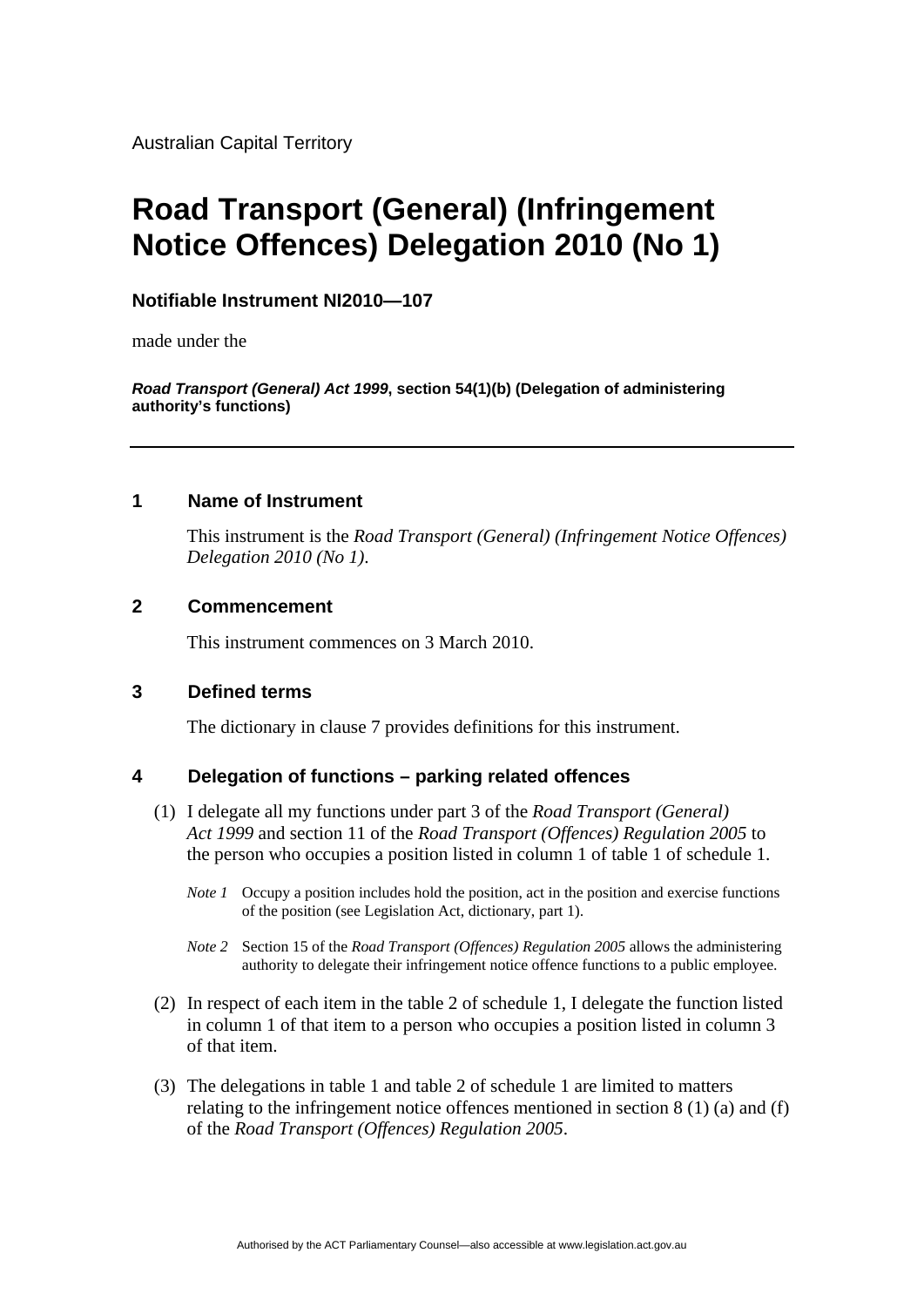# **5 Delegation of functions – other road transport related offences**

- (1) I delegate all my functions under part 3 of the *Road Transport (General) Act 1999* and section 11 of the *Road Transport (Offences) Regulation 2005* to the person who occupies a position listed in column 1 of table 3 of schedule 1.
	- *Note 1* Occupy a position includes hold the position, act in the position and exercise functions of the position (see Legislation Act, dictionary, part 1).
	- *Note 2* Section 15 of the *Road Transport (Offences) Regulation 2005* allows the administering authority to delegate their infringement notice offence functions to a public employee.
- (2) In respect of each item in the table 4 of schedule 1, I delegate the function listed in column 1 of that item to a person who occupies a position listed in column 3 of that item.
- (3) The delegations in table 3 and table 4 of schedule 1 are limited to matters relating to the infringement notice offences mentioned in section 8 (1) (b), (c), (d) and (e) of the *Road Transport (Offences) Regulation 2005*.

## **6 Revocation**

Instrument of Delegation NI2008-143 dated 28 April 2008 is revoked.

## **7 Dictionary**

In this instrument:

*JACS* means the Department of Justice and Community safety.

*TAMS* means the Department of Territory and Municipal Services.

Gary John Byles Road Transport Authority

1 March 2010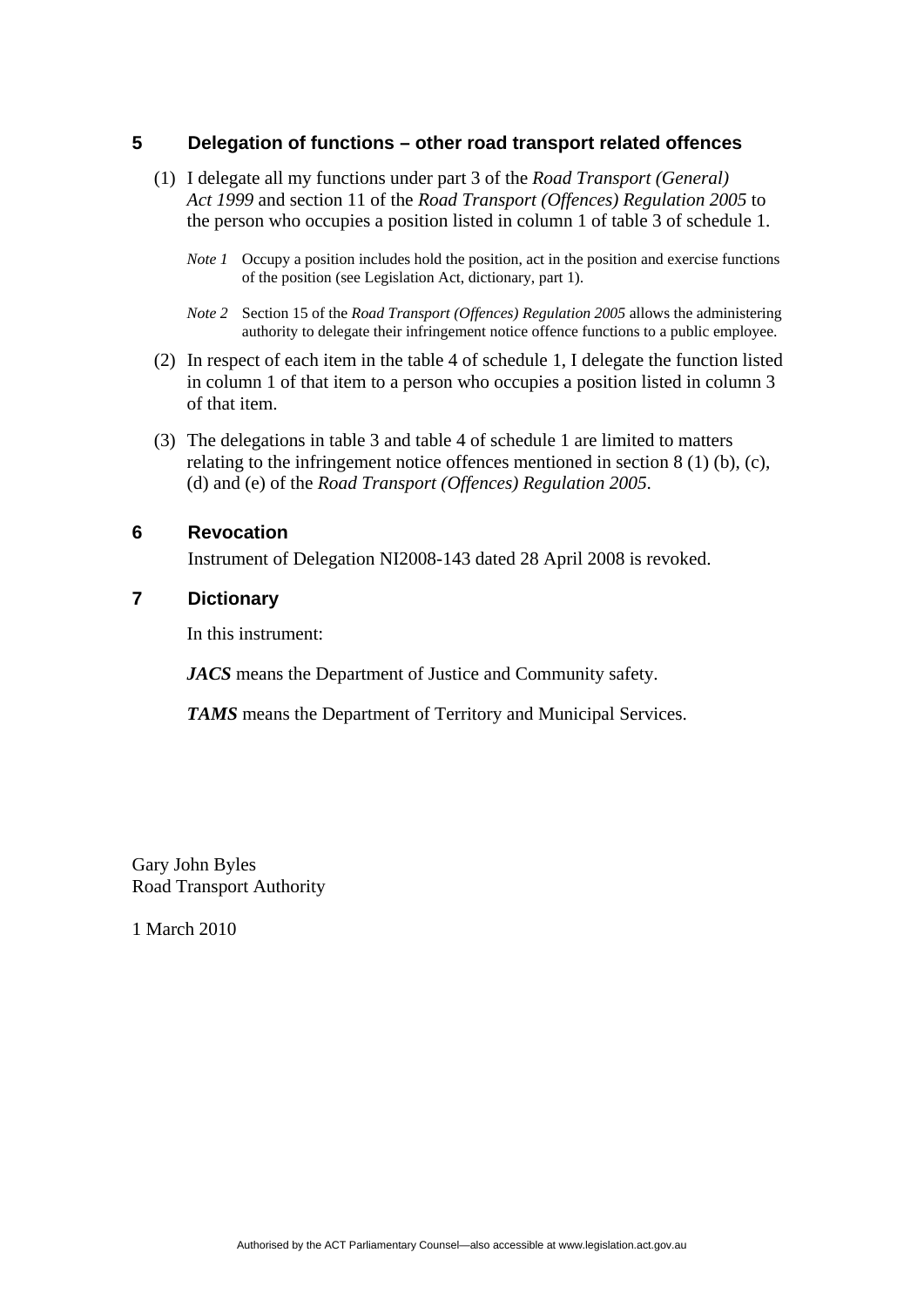## **Delegations in relation to infringement notice offences mentioned in sections 8 (1) (a) and (f) of the Road Transport (Offences) Regulation 2005**

#### **Table 1 – General delegations**

|                              | column 1                  | column 2                                                |
|------------------------------|---------------------------|---------------------------------------------------------|
| <b>Item</b><br><b>Number</b> | <b>Position</b><br>number | <b>Position description</b>                             |
| 1.01                         | E902                      | Chief Executive, JACS                                   |
| 1.02                         | E480                      | Executive Director, Office of Regulatory Services, JACS |
| 1.03                         | P <sub>2</sub> 1707       | Manager, Parking Operations, JACS                       |

#### **Table 2 – Specific delegations**

|                              | column 1                                                             | column <sub>2</sub>                                                                                           | column 3                                    | column 4                                              |
|------------------------------|----------------------------------------------------------------------|---------------------------------------------------------------------------------------------------------------|---------------------------------------------|-------------------------------------------------------|
| <b>Item</b><br><b>Number</b> | <b>Function</b><br>being<br>delegated                                | <b>Description of</b><br>function                                                                             | <b>Position number</b><br>of delegate       | <b>Description of delegate's</b><br>position          |
| 2.01                         | Section 28 of<br>the Road<br>Transport<br>(General) Act<br>1999      | Allow extra time to<br>pay penalty for an<br>infringement notice<br>offence                                   | 2498                                        | <b>Team Leader Parking Review</b><br>Office, JACS     |
|                              |                                                                      |                                                                                                               | 13861                                       | Senior Review Officer, Parking<br>Review Office, JACS |
|                              |                                                                      |                                                                                                               | 4686, 11971,<br>11970, 4986,<br>1038, 11968 | Review Officers, Parking Review<br>Office, JACS       |
| 2.02                         | Section $30(2)$<br>of the Road<br>Transport<br>(General) Act<br>1999 | Withdraw or refuse to<br>withdraw an<br>infringement notice or<br>reminder notice in<br>certain circumstances | 2498                                        | <b>Team Leader Parking Review</b><br>Office, JACS     |
|                              |                                                                      |                                                                                                               | 13861                                       | Senior Review Officer, Parking<br>Review Office, JACS |
|                              |                                                                      |                                                                                                               | 4686, 11971,<br>11970, 4986,<br>1038, 11968 | Review Officers, Parking Review<br>Office, JACS       |
| 2.03                         | Section $31(2)$<br>of the Road<br>Transport<br>(General) Act<br>1999 | Withdraw an<br>infringement notice or<br>reminder notice in<br>certain circumstances                          | 2498                                        | <b>Team Leader Parking Review</b><br>Office, JACS     |
|                              |                                                                      |                                                                                                               | 13861                                       | Senior Review Officer, Parking<br>Review Office, JACS |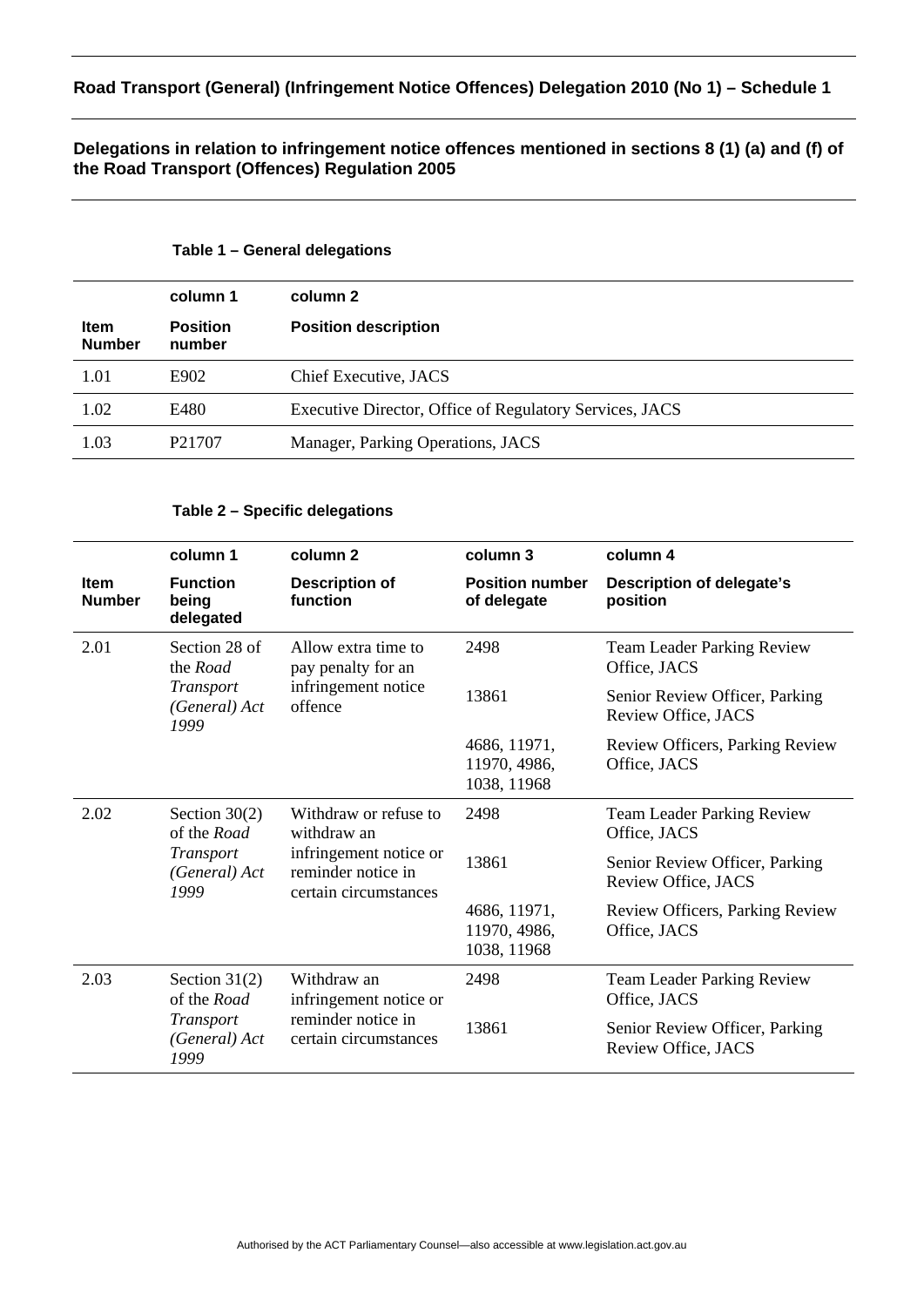# **Road Transport (General) (Infringement Notice Offences) Delegation 2010 (No 1) – Schedule 1**

|                              | column 1                                                             | column <sub>2</sub>                                                                                   | column 3                                    | column 4                                              |
|------------------------------|----------------------------------------------------------------------|-------------------------------------------------------------------------------------------------------|---------------------------------------------|-------------------------------------------------------|
| <b>Item</b><br><b>Number</b> | <b>Function</b><br>being<br>delegated                                | <b>Description of</b><br>function                                                                     | <b>Position number</b><br>of delegate       | <b>Description of delegate's</b><br>position          |
| 2.04                         | Section $52(2)$<br>of the Road<br>Transport<br>(General) Act<br>1999 | Allow extra time to<br>dispute an<br>infringement notice or<br>reminder notice                        | 2498                                        | <b>Team Leader Parking Review</b><br>Office, JACS     |
|                              |                                                                      |                                                                                                       | 13861                                       | Senior Review Officer, Parking<br>Review Office, JACS |
|                              |                                                                      |                                                                                                       | 4686, 11971,<br>11970, 4986,<br>1038, 11968 | Review Officers, Parking Review<br>Office, JACS       |
| 2.05                         | Section 53 of<br>the Road<br>Transport<br>(General) Act<br>1999      | Lay information in<br>relation to<br>infringement notice<br>offences                                  | 2498                                        | Team Leader, Parking Review<br>Office, JACS           |
|                              |                                                                      |                                                                                                       | 13861                                       | Senior Review Officer, Parking<br>Review Office, JACS |
| 2.06                         | Section 56 of<br>the Road<br>Transport<br>(General) Act<br>1999      | Provide evidentiary<br>certificates for<br>proceedings relating to<br>infringement notice<br>offences | 2498                                        | Team Leader, Parking Review<br>Office, JACS           |
|                              |                                                                      |                                                                                                       | 13861                                       | Senior Review Officer, Parking<br>Review Office, JACS |

**Delegations in relation to infringement notice offences mentioned in sections 8 (1) (a) and (f) of the Road Transport (Offences) Regulation 2005** 

## **Delegations in relation to infringement notice offences mentioned in section 8 (1) (b), (c), (d) and (e) of the Road Transport (Offences) Regulation 2005**

#### **Table 3 – General delegations**

|                       | column 1                  | column 2                                                        |
|-----------------------|---------------------------|-----------------------------------------------------------------|
| <b>Item</b><br>number | <b>Position</b><br>number | <b>Position description</b>                                     |
| 3.01                  | E511                      | Executive Director, Transport and Infrastructure Division, TAMS |
| 3.02                  | E0276                     | Director, Roads ACT, TAMS                                       |
| 3.03                  | P <sub>46114</sub>        | General Manager, Transport Regulation and Planning, TAMS        |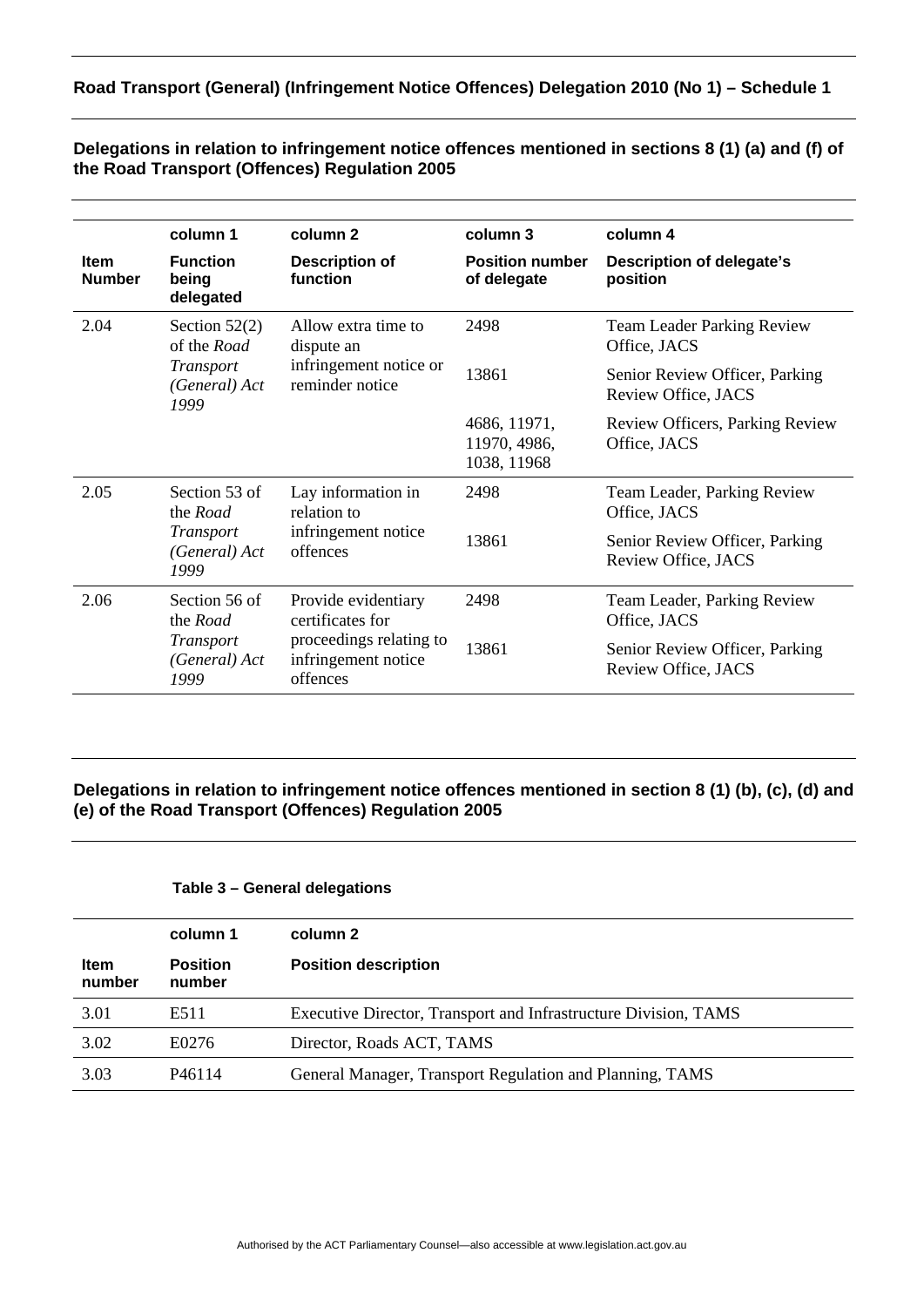# **Road Transport (General) (Infringement Notice Offences) Delegation 2010 (No 1) – Schedule 1**

# **Delegations in relation to infringement notice offences mentioned in section 8 (1) (b), (c), (d) and (e) of the Road Transport (Offences) Regulation 2005**

|                              | column 1                                                             | column 2                                                                                                      | column 3                                 | column 4                                                    |
|------------------------------|----------------------------------------------------------------------|---------------------------------------------------------------------------------------------------------------|------------------------------------------|-------------------------------------------------------------|
| <b>Item</b><br><b>Number</b> | <b>Function</b><br>being<br>delegated                                | <b>Description of</b><br>function                                                                             | <b>Position</b><br>number of<br>delegate | Description of delegate's position                          |
| 4.01                         | Section 28 of<br>the Road<br>Transport<br>(General) Act<br>1999      | Allow extra time to<br>pay penalty for an<br>infringement notice<br>offence                                   | 867                                      | Manager, Road User Services, TAMS                           |
|                              |                                                                      |                                                                                                               | 4683                                     | <b>Manager Operations Road User</b><br>Services, TAMS       |
|                              |                                                                      |                                                                                                               | 21223                                    | Manager, Public Transport Regulation,<br><b>TAMS</b>        |
|                              |                                                                      |                                                                                                               | 24490                                    | Senior Policy Officer, Public Transport<br>Regulation, TAMS |
| 4.02                         | Section $30(2)$                                                      | Withdraw or refuse to<br>withdraw an<br>infringement notice or<br>reminder notice in<br>certain circumstances | 867                                      | Manager, Road User Services, TAMS                           |
|                              | of the Road<br>Transport<br>(General) Act<br>1999                    |                                                                                                               | 4683                                     | <b>Manager Operations Road User</b><br>Services, TAMS       |
|                              |                                                                      |                                                                                                               | 21223                                    | Manager, Public Transport Regulation,<br><b>TAMS</b>        |
|                              |                                                                      |                                                                                                               | 24490                                    | Senior Policy Officer, Public Transport<br>Regulation, TAMS |
| 4.03                         | Section $31(2)$<br>of the Road<br>Transport<br>(General) Act<br>1999 | Withdraw an<br>infringement notice or<br>reminder notice in<br>certain circumstances                          | 867                                      | Manager, Road User Services, TAMS                           |
|                              |                                                                      |                                                                                                               | 21223                                    | Manager, Public Transport Regulation,<br><b>TAMS</b>        |
|                              |                                                                      |                                                                                                               | 24490                                    | Senior Policy Officer, Public Transport<br>Regulation, TAMS |
| 4.04                         | Section $52(2)$<br>of the Road<br>Transport<br>(General) Act<br>1999 | Allow extra time to                                                                                           | 867                                      | Manager, Road User Services, TAMS                           |
|                              |                                                                      | dispute an<br>infringement notice or<br>reminder notice                                                       | 4683                                     | <b>Manager Operations Road User</b><br>Services, TAMS       |
|                              |                                                                      |                                                                                                               | 21223                                    | Manager, Public Transport Regulation,<br><b>TAMS</b>        |
|                              |                                                                      |                                                                                                               | 24490                                    | Senior Policy Officer, Public Transport<br>Regulation, TAMS |

# **Table 4 – Specific delegations**